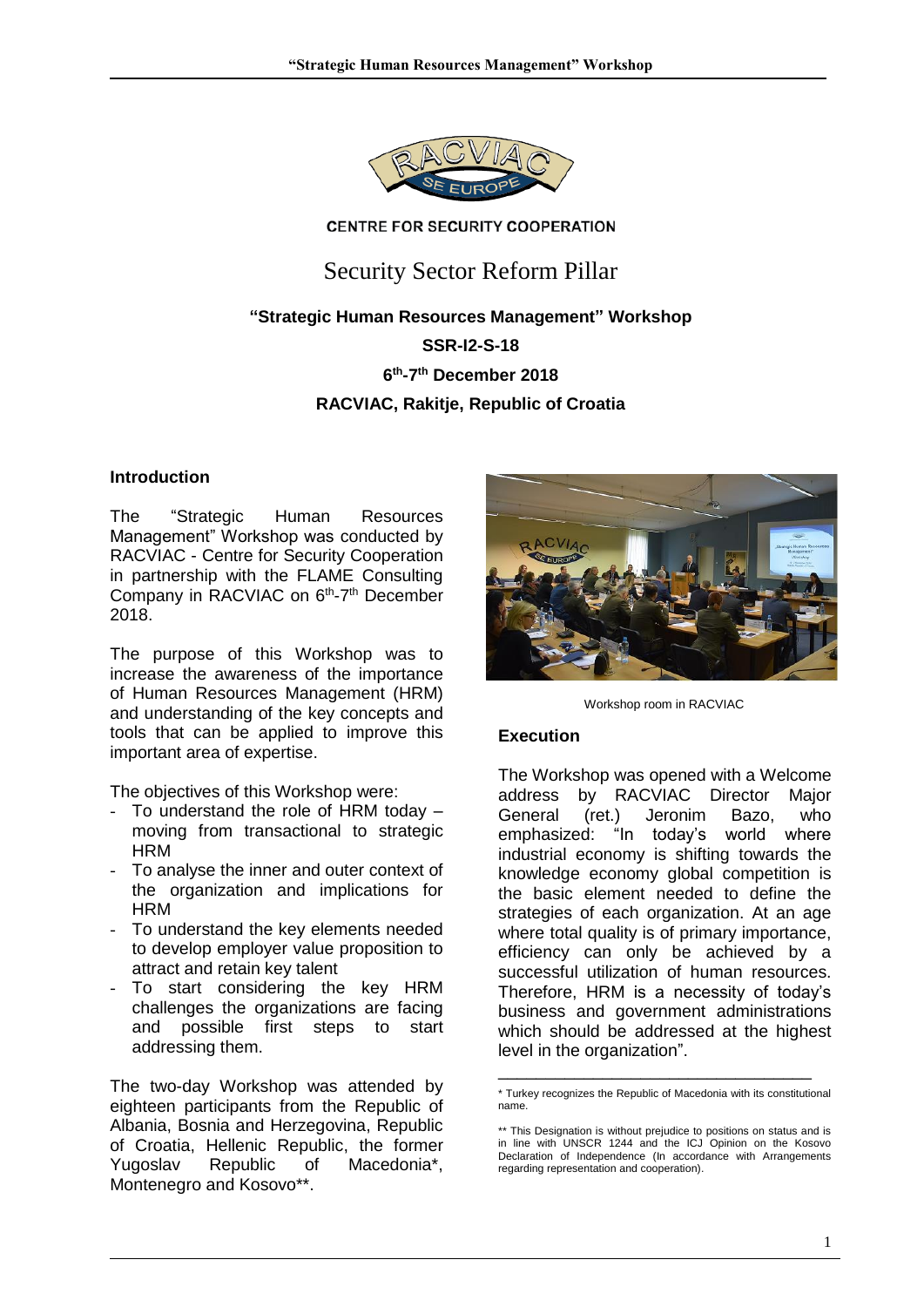"There is also an increase in importance of HRM Departments which have a fundamental role in recruiting, taking on board, and retaining employees, as well as supporting the development and performance of the people in the organization. Today and in the future this will constitute one of the key strategic priorities for various organizations", underlined General Bazo.

The Workshop was conducted by Ms Kristina Priseker, Human Resources expert, coach, trainer and owner of the FLAME Consulting d.o.o Company which is dedicated to supporting the development of individuals, teams, and organizations through training, coaching and Human Resources Development Consulting services.

The first day of the Workshop focused on the introduction and understanding of the key concepts and tools, using presentations, videos, case studies and interactive group activities to support the training process. During this part the issues of the evolution of the HR function, roles and responsibilities of HR experts, HRM strategic planning, HR strategic priorities, key performance indicators, strategic workforce planning, employer branding, developing Employee Value Proposition, diversity and inclusion and influence of HR in the organization, were tackled.

The participants also performed a SWOT analysis of an organization as a tool for strategic HR planning.

The Second day was conducted through a participatory approach and methods (*Open Space and World Café)* with the aim to address the key strategic HRM challenges of the participants' organizations where various possibilities and courses of action were discussed*.*



Ms Kristina Priseker coaching on the topic of the Open Space participatory process

The goal of an "Open Space" meeting was to create time and space for people to engage deeply and creatively in issues of concern to them. The participants elect the topics and the rest of the participants can choose which discussion they will participate in.

The key findings from the Open Space interactions were used in The World café discussions, focusing on what actions can be taken to move forward.

The most important issues of participants' concern were merit based recruitment, retention (especially of critical personnel), downsizing, career development, education and innovations.



Word Café participatory processes